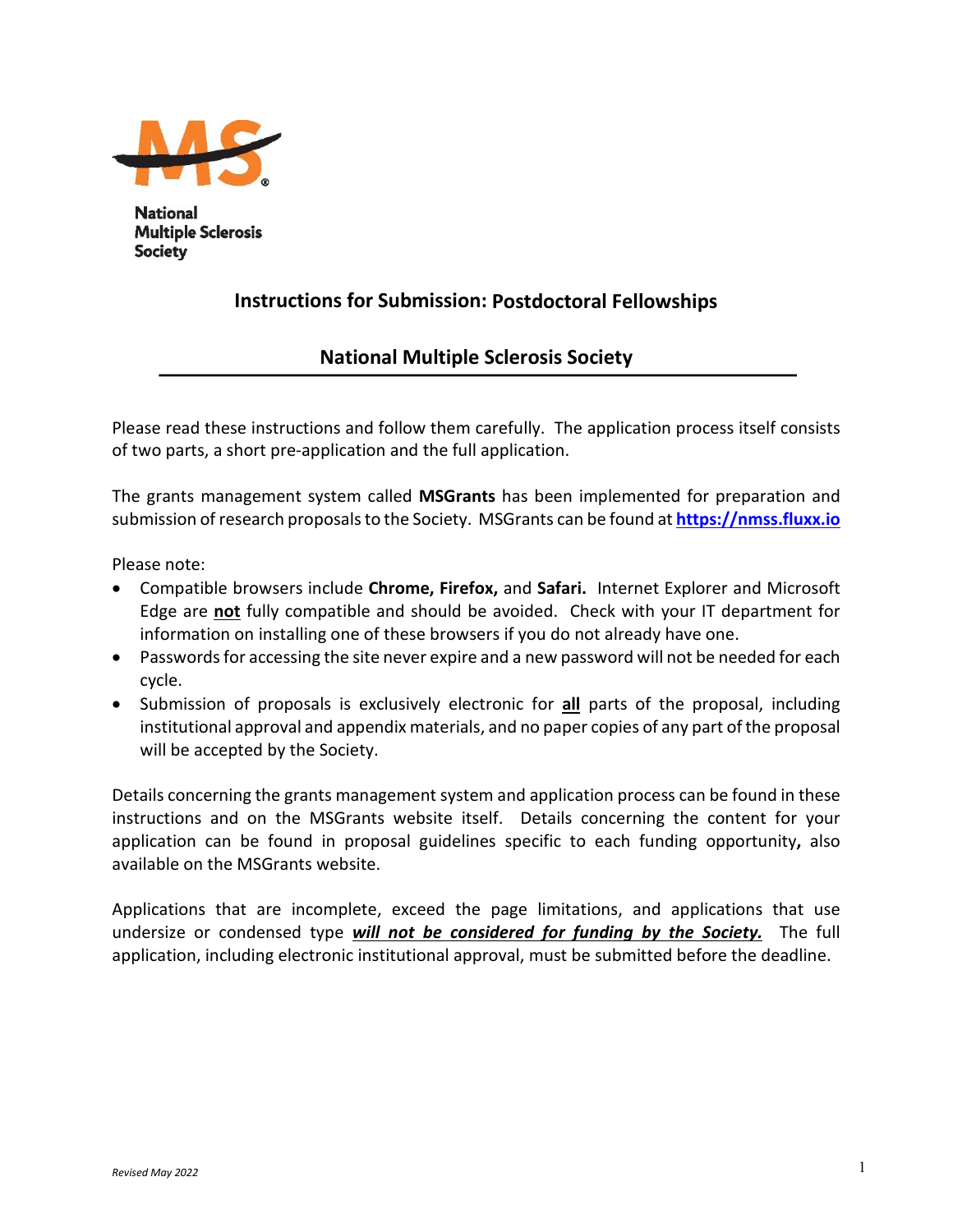#### **1. GETTING STARTED**

#### **1.1. Registration**

If you have not previously submitted a proposal to the National Multiple Sclerosis Society, then you will need to register and be approved for access to MSGrants. Go to **[https://nmss.fluxx.io](https://nmss.fluxx.io/)** and once you are at the login page, click on **Register Now.** Complete the online registration form and submit your registration by clicking on the words **Submit Request.** This will submit your request for access to the site to the Research Programs staff of the Society. The staff will review your registration information to verify that you are qualified to apply for funding from the Society. If approved, you will receive an automated e-mail message containing your login credentials within *two business days*.

#### **1.2. Password Reset**

If you need to reset your password, please click on **Reset or Create Password** on the main login page for MSGrants or go to **[https://nmss.fluxx.io/forgot\\_password.](https://nmss.fluxx.io/forgot_password)** At the next screen, enter the e-mail address that you used to register and click on **Submit.** The system will send you an email with a link to reset your password. If the system does not recognize your e-mail address, you may need to register as if you are a new user.

Your password should contain at least one of each of the following:

- Uppercase letter (A through Z)
- Lowercase letter (a through z)
- Number (0 through 9)

### **1.3. A Word about Passwords**

It is important that you not share your password. Your password is linked directly to your account as a Principal Investigator and will provide access to all information used in your submissions to the National Multiple Sclerosis Society. When logged in, you will be able to use MSGrants for a variety of purposes in addition to preparation and submission of proposals, such as submission of your progress reports. Your password for MSGrants never expires and you will not need to obtain a new password to apply for other funding programs or subsequent cycles.

### **2. NAVIGATING MSGrants**

When you log on you will see the grantee portal (illustrated below). A description of the main parts of the grantee portal, accessed through the left-hand navigation menu, follows.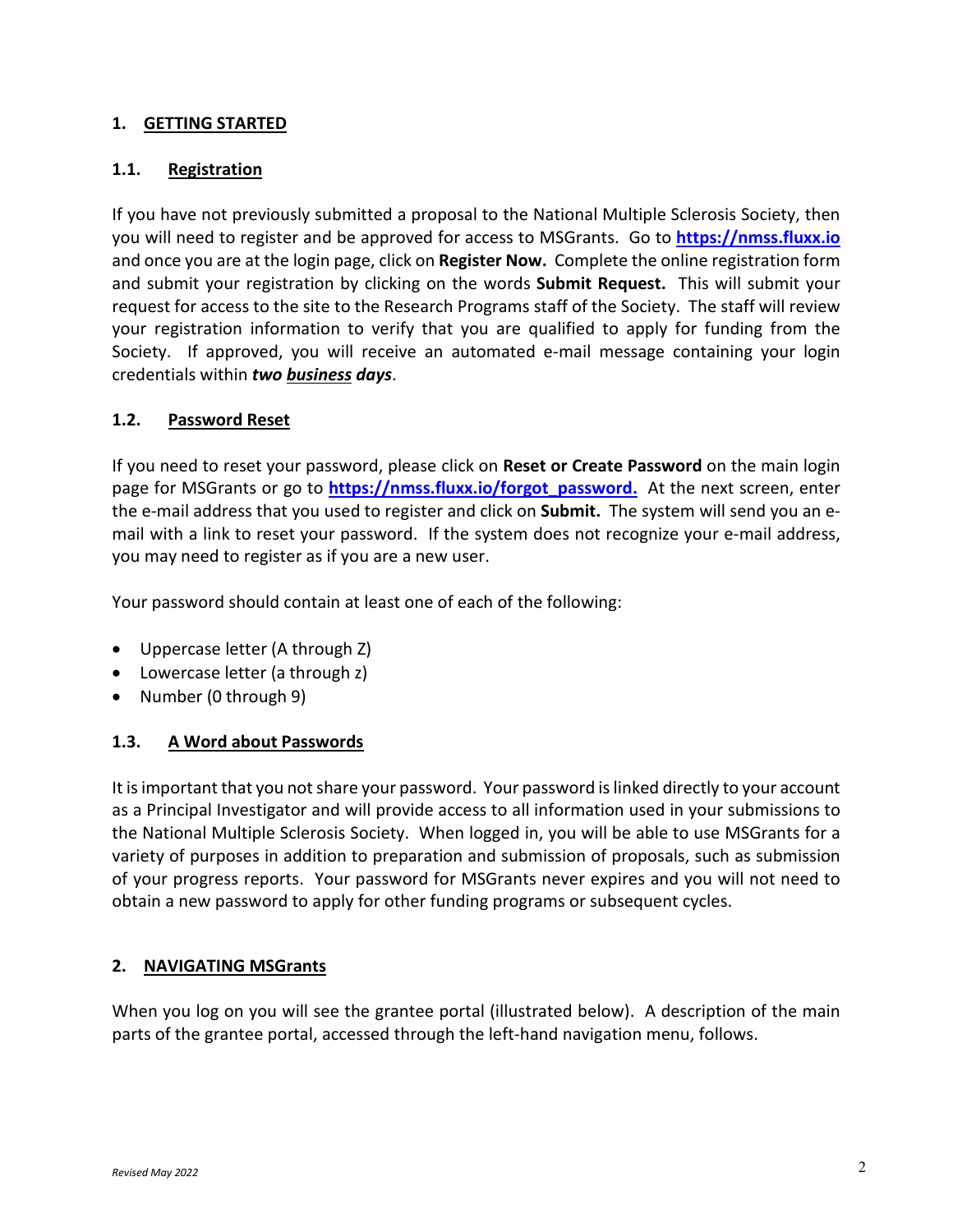

### **2.1. Information**

**Funding Opportunities—**The funding opportunities that are currently available and the application deadlines. Click on **Apply Now** to start a pre-application.

**Application Templates—**Various documents available for download that you may need/use in preparing your application. These include the following:

- Templates for preparing specific funding opportunity narratives
- A Word template for preparing biographical sketches
- An example of a plain language summary
- A PDF file showing the keywords that you will also find in a dropdown list on applicable applications. This PDF file is provided to make it easier for you to see the entire list before making your selections.

**Application Instructions—**Instructions for all current funding opportunities

#### **2.2. Users**

**My Profile—**Your individual user profile information is outlined in this section. Please make sure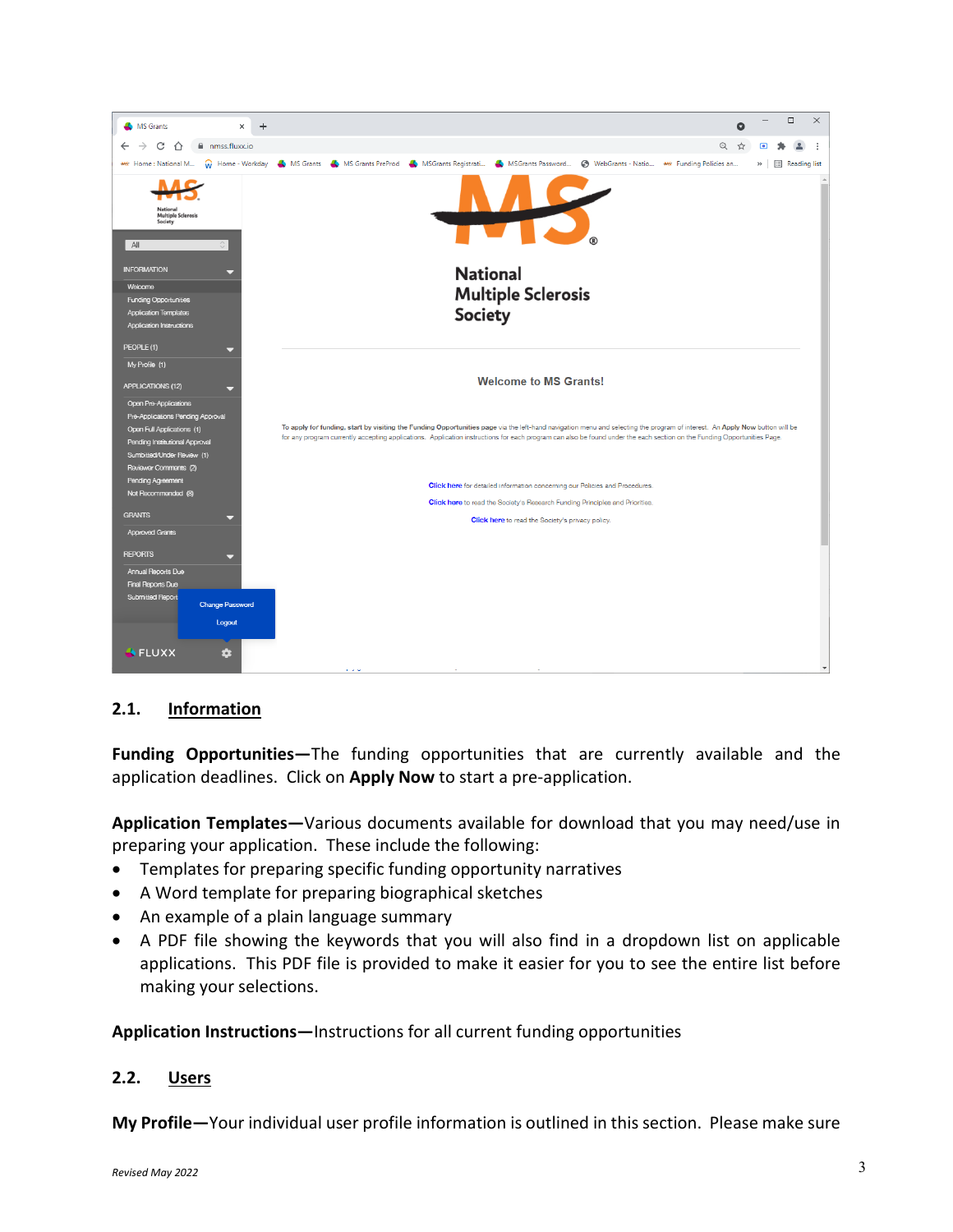all contact information is current and edit this information to update your profile.

### **2.3. Applications**

As your application moves through the various steps in the system, it will be listed under different sections of the grantee portal.

**Open Pre-Applications—**All pre-applications that have been started AND saved, but not yet submitted. These pre-applications can be edited.

**Pre-Applications Pending Approval—**Pre-applications that have been submitted for initial review by the Society are found in this section. These pre-applications cannot be edited.

**Open Full Applications—**Approved pre-applications become full applications and can be accessed in this section. Full applications can be edited and saved for continued revision later.

**Pending Institutional Approval—**Full applications have been submitted and are pending institutional approval can be found here. Applications in this section cannot be edited by anyone other than the Institutional Signatory identified in the application.

**Submitted/Under Review—**Applications that have been submitted can be found here. These applications will be screened by Society staff and advanced through the peer review process; applications in this section cannot be edited.

**Pending Agreement—**Applications that have been approved for funding, but which still require some additional processing and/or submission of documents can be found here.

**Not Recommend—**Applications that have previously been reviewed but were not recommended for funding are found here.

### **2.4. Grants**

**Approved Grants—**Active grants (applications that have been approved for funding and which require no further processing) can be found here.

### **2.5. Reports**

**Annual Reports Due—**All annual reports scheduled for multi-year grants can be found here. Reports in this section can be edited and saved for continued revision later.

**Final Reports Due—**All final reports for grants can be found here. Reports in this section can be edited and saved for continued revision later.

**Submitted Reports—**All reports submitted to Society staff can be found in this section. These reports cannot be edited.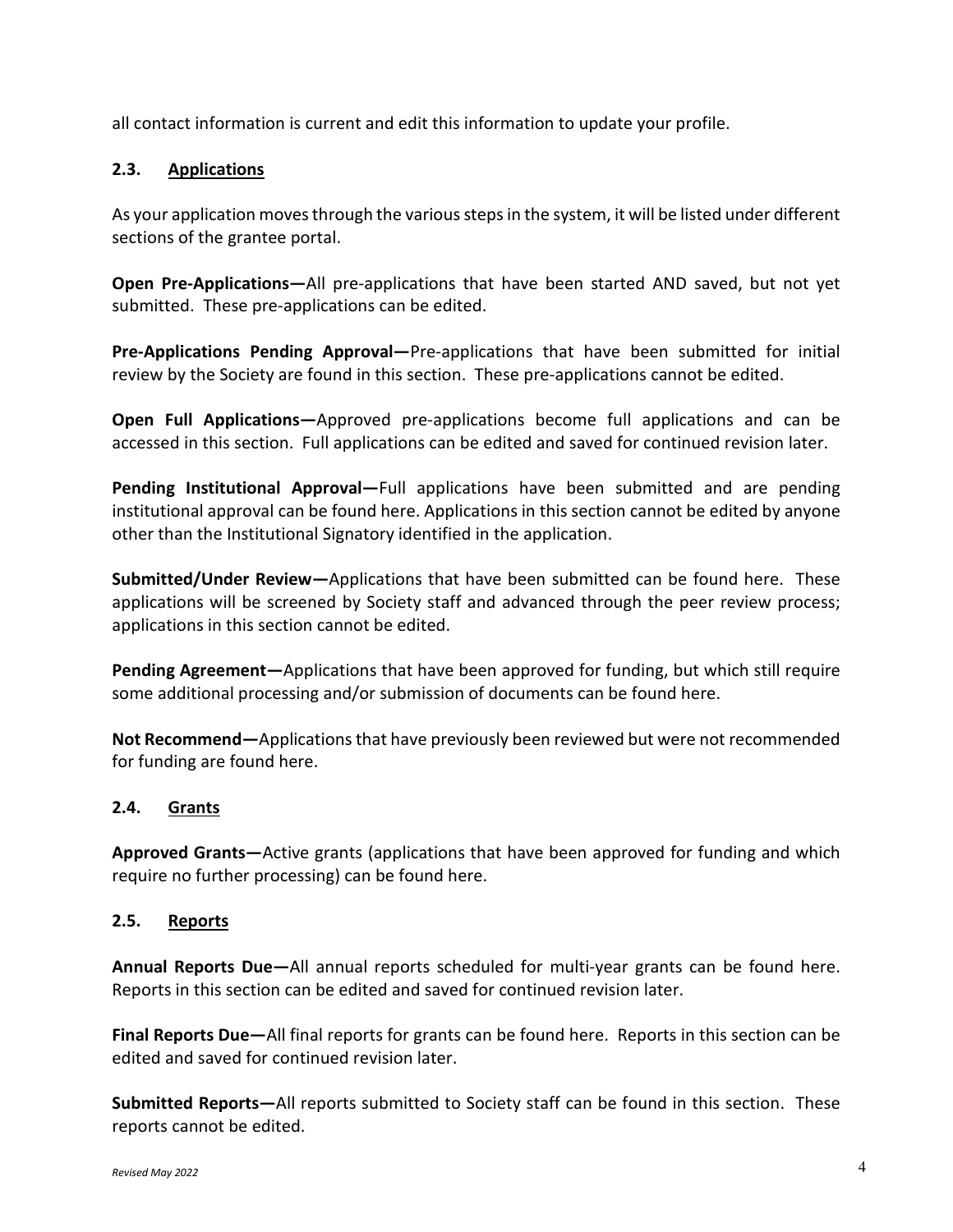### **3. THE PRE-APPLICATION**

For each funding opportunity, there is a pre-application that must be completed and submitted to the Society before the applicant can prepare a full application. The pre- application is reviewed by a member of the staff to determine that 1) the applicant and organization are eligible to receive funding and 2) the research idea is consistent with the Society's mission and **Pathways to** [Cures Roadmap](https://journals.sagepub.com/doi/10.1177/13524585221075990) and the nature of the specific funding opportunity.

**\*\*\*Please Note:** In order to make sure that all components of the final application, including institutional approval can be completed by the final deadline, the Society has enacted a deadline for pre-applications. The pre-application must be submitted *1 week prior to the deadline.*

#### **3.1. How to Complete the Pre-Application**

Once you are logged in, click on **Funding Opportunities** to see a list of funding opportunities, along with information on which opportunities are currently open and the application deadlines. Find the opportunity of interest and click on **Apply Now** to open the pre-application form.

- **Eligibility Quiz:** The Eligibility quiz will establish whether you are eligible to apply for that funding opportunity, as outlined above. If you pass the eligibility criteria, the rest of the preapplication will open, and you can complete this step. If you fail one or more of the eligibility criteria, you will not be able to prepare and submit a pre-application for this program.
- **Organization:** The **Organization** field will be pre-populated with the organization identified in your profile. This should be the organization where you will complete your fellowship. If you will complete your fellowship at a different organization than is currently linked to your MSGrants account, please contact the Society to change your affiliation.
- **Principal Investigator:** In the **Principal Investigator** field, select your name from the dropdown list.
- **Institutional Signatory:** This is the individual who "signs off" on the application on behalf of your institution, meaning they have the legal authority to act and speak for the institution and are authorized to act on behalf of the institution and to assume the obligations. The Signatory will be responsible for authorizing the application in MSGrants to complete the application submission. If you do not know who this is, leave it blank, and you will be able to edit or input the correct information before you submit your full application.
- **Title:** Enter a title for your pre-application (this can be changed later in the full application).
- **Summary:** In the **Brief Summary of Research Idea** text box, insert a brief (500 words or less) description of your proposed project.
- **Project Zip Code:** In the **Project Zip Code** field enter the zip code where the work will be done. If more than one site is going to be used, this should be the Zip code of the primary or lead site.
- **Amount Requested:** In the **Estimate of Amount Requested** field, enter your best estimate of the total cost of your proposal. This figure will not be used to evaluate whether to approve your pre-application and you will be able to change this figure in the full application.
- **Mentor Information:** Enter your Mentor and Co-Mentor (if applicable) name and information for your proposed fellowship.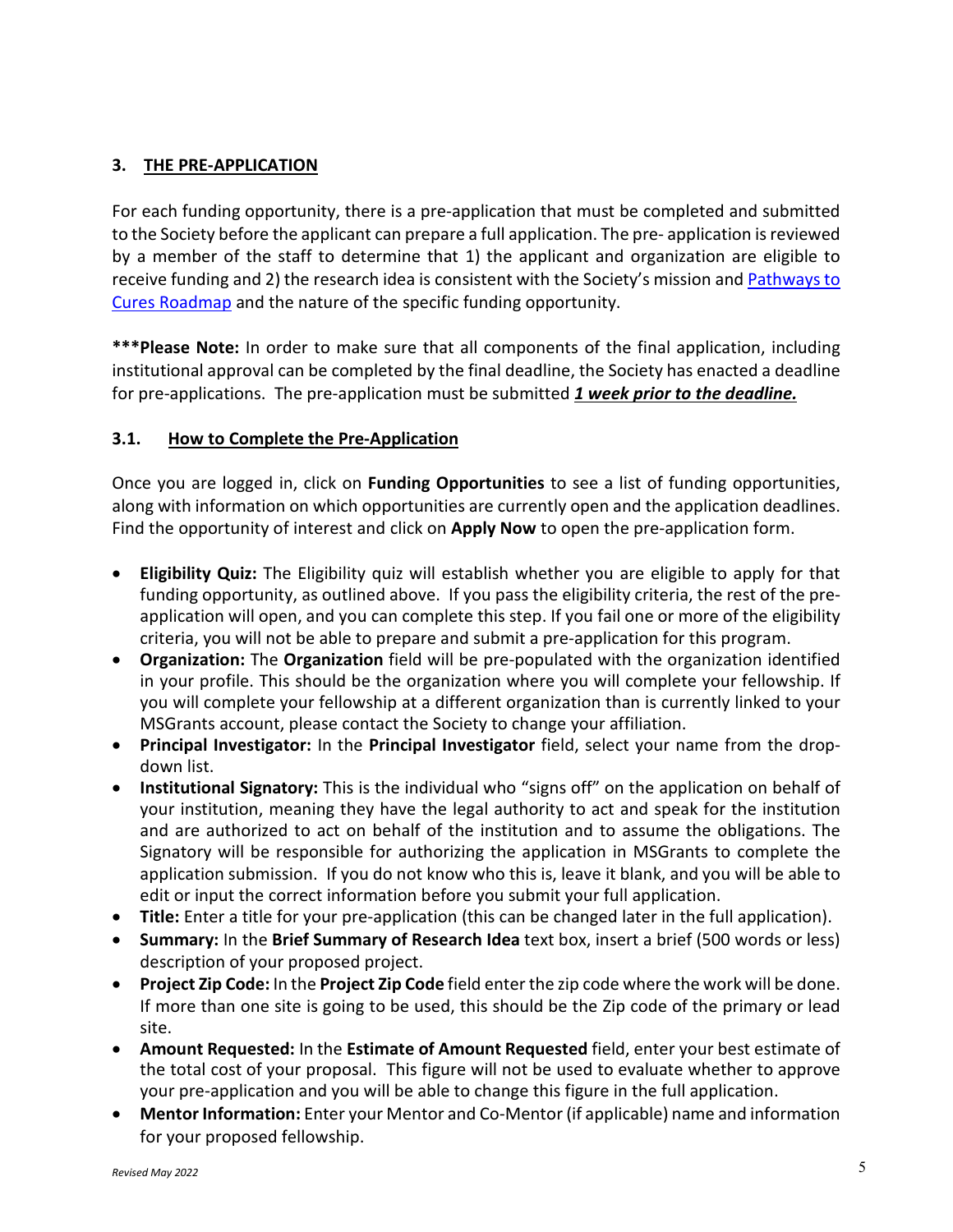• **Biosketch Upload:** Upload a Biosketch for you and your mentor as PDF documents.

Once you have completed all sections of the pre-application, click on **Save** to save your work. At this point you can log out and return later to revise your pre-application by pressing the **Edit**  button, or you can click on **Submit** to submit your pre-application to Society staff for approval. Saving your application does not send it to Society staff. You must click on **Submit** for it to be considered for approval. Once you press **Submit**, you will no longer be able to make changes, though you will still be able to see your pre-application.

When you submit the pre-application, it will automatically be sent to the appropriate program officer at the Society for review.

### **3.2. Notification of pre-application approval**

Once the pre-application is approved, usually within two business days, you will receive an automated message from MSGrants and will be able to begin preparation of the full application. In some cases, Society staff may send the pre-application back to you for clarification or changes before final approval.

# **4. THE FULL APPLICATION**

Once your pre-application has been approved you can log in and begin to prepare the full application. In the grantee portal, click on the **Open Applications** link and then on **Edit** to begin working on the full application. You can work on the various parts of your full application in any order, save your work, and return later to continue working as many times as you want, but all sections must be completed before you submit.

### **4.1. Navigation Tips**

**Editing**—Any time before you submit your proposal, you can click on the edit button in the **upper right corner** to open your proposal for further editing.

**Save your work**—It is a good idea to save as you complete each part of the application. This button is located at the **bottom** of the application when in edit mode.

**Expanding sections**—Black triangles indicate the sections of the application that will expand to open when you click on the triangle. The default of the application is for each section to be collapsed so only section headers are visible. You should open each section and complete all the required components in the section. Clicking the triangle again re-minimizes that section.

**Types of input**—The section components can either be drop-down lists, text boxes, or sections where you need to upload one or more files.

**Uploading documents**—Sections that require one or more files to be uploaded will have a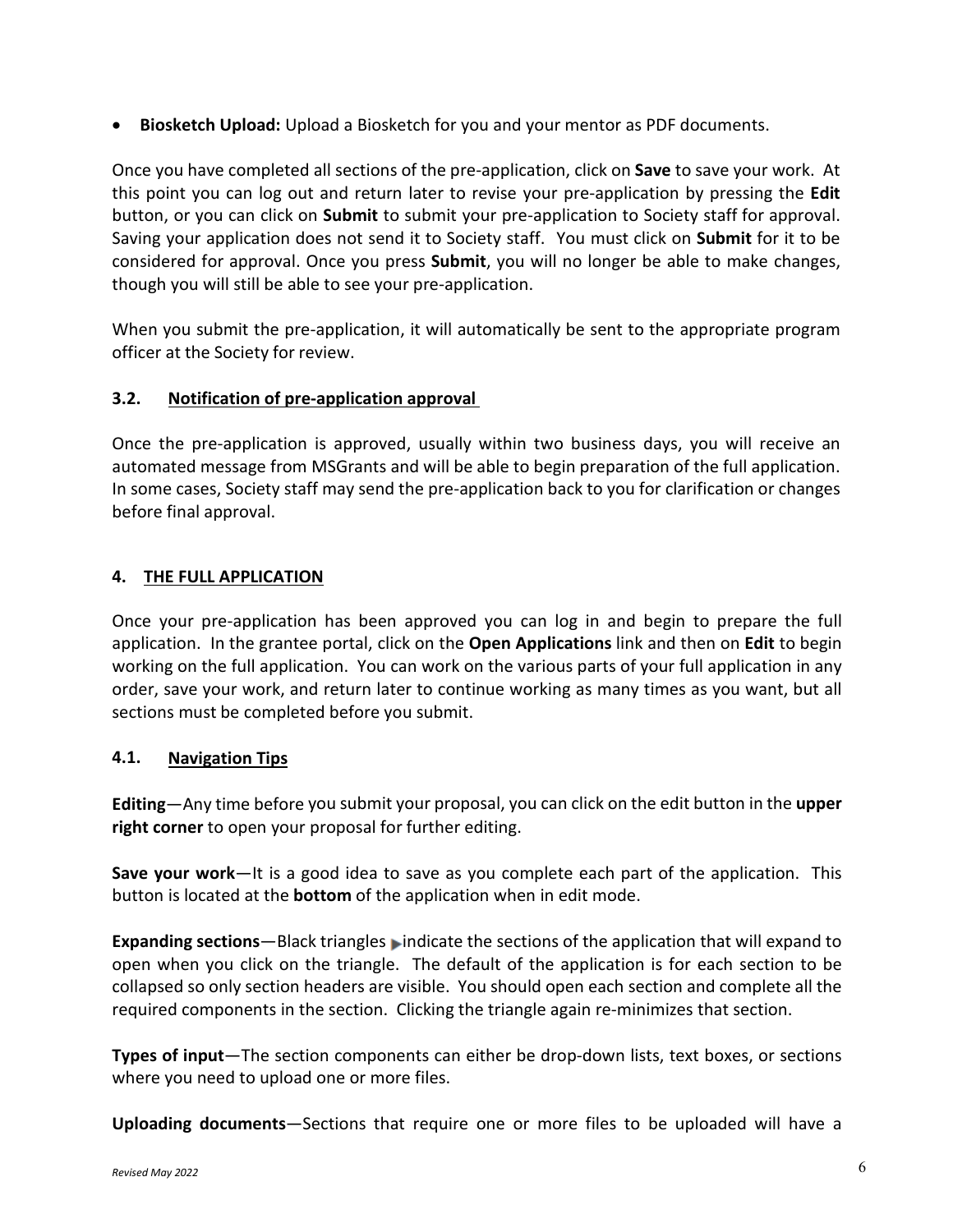document component, as shown below.



Click on the blue plus sign to open the upload dialogue box. Click on **Add Files** to browse for the file that you want to upload. Click on the dropdown menu to indicate the type of document you are uploading (ex. Biosketch or Proposal Narrative). Click on **Start Upload** to upload the file and exit out of the dialogue box to return to your application.

| Upload files<br>Select or drag files then start upload |        | X                          |
|--------------------------------------------------------|--------|----------------------------|
| Filename                                               | Size   | Status                     |
| Proposal Narrative<br>My Narrative.pdf<br>7            | 517 KB | $\Delta$<br>$0\%$<br>$(-)$ |
|                                                        |        | $\overline{\mathcal{M}}$   |
| Add files<br>Start upload                              | 517 KB | 0%                         |

To change the document type or delete the file that you uploaded, position your cursor anywhere to the right of the name of the file and click on the pencil (edit) or the minus sign (delete) that appear.

Please note, any charts, diagrams and figures **MUST** be submitted as a PDF attachment.

**Printing**—You can click on the print button in the **upper right corner** ( $\blacksquare$ ) to generate a PDF file of your application. This will not include the files attached.

**Submitting**—When you have completed your application, you can use the submit button located at the **bottom right** of the application after you have saved and exited edit mode to advance it to the next stage.

**Withdrawing an application**—If you do not wish to submit your proposal or continue working on it, you can use the withdraw button in the **bottom right**. Once you withdraw an application, it will not be considered for funding. This option is generally used when an investigator has inadvertently started a duplicate application or decided not to submit an application that has already been started.

#### **4.2. Required Fields**

This section is a list of required fields for the application. There is no action to take within this section, it is simply a reminder for the application of the fields that must be completed before the application can be submitted.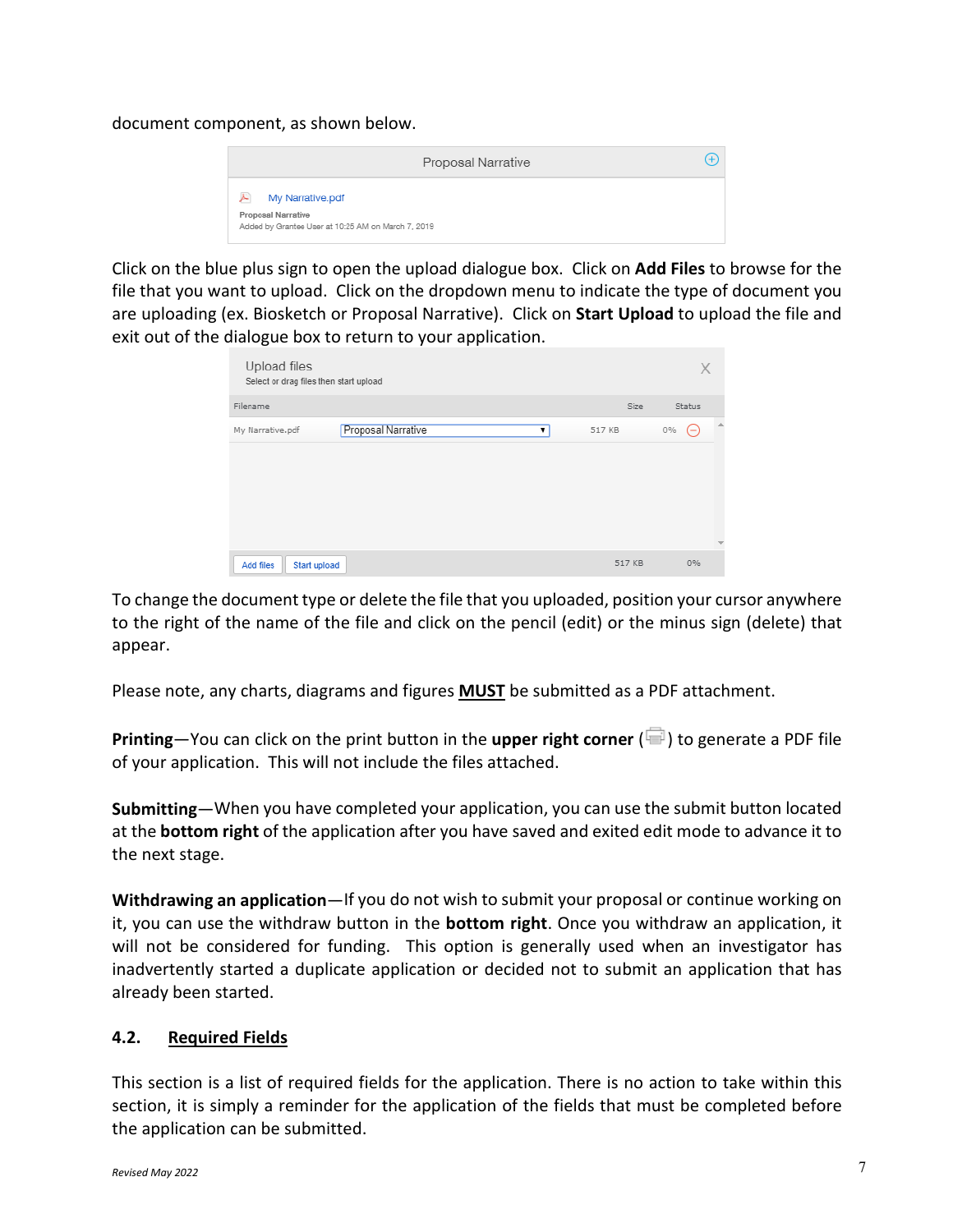# **4.3. Project Information**

This section includes basic information about the proposed project. To assist you in selecting the **Keywords** that are a required part of this section, a list of available keywords can be downloaded from the Grantee Home Page.

**Note on resubmissions:** for fellowship programs, an application is considered a resubmission if the applicant has applied to the same program previously, regardless of whether the research project described has changed.

### **4.4. Institution Officials**

This section will be pre-populated from your pre-application, but you should confirm that the Principal Investigator and Institutional Signatory information is correct.

The **Principal Investigator**should be the applicant. The individual selected in this field will receive all communications for this application.

The **Institutional Signatory** is the institutional official who has the legal authority to act and speak for the institution and is authorized to act on behalf of the institution and to assume the obligations. The Signatory will be responsible for authorizing the application in MSGrants to complete the application submission. This individual isrequired to have a MS Grants account, and complete authorization of the application online. If the Signatory is not registered, this individual must go to the MSGrants log on page [https://nmss.fluxx.io](https://nmss.fluxx.io/) and register before they will appear in the dropdown list to be added to the application. Neither the Principal Investigator nor Mentor may serve as the institutional signatory; if you do not know who the institutional signatory should be then please work with your mentor and organization to identify the correct individual.

In this section you will also confirm the location of the organization, the name of the principal investigator, and the information for your organization Financial Officer. This information will be used if your application is awarded.

### **4.5. Mentor Information**

This section asks for information about your mentor and co-mentor (if applicable). If you are currently at a different institution from your mentor, your mentor's institution should be sponsoring and signing off on the fellowship application.

### **4.6. Mentor's Training Experience**

Enter the information requested about your mentor's predoctoral and postdoctoral trainees from the past 5 years.

### **4.7. Biographical Sketches**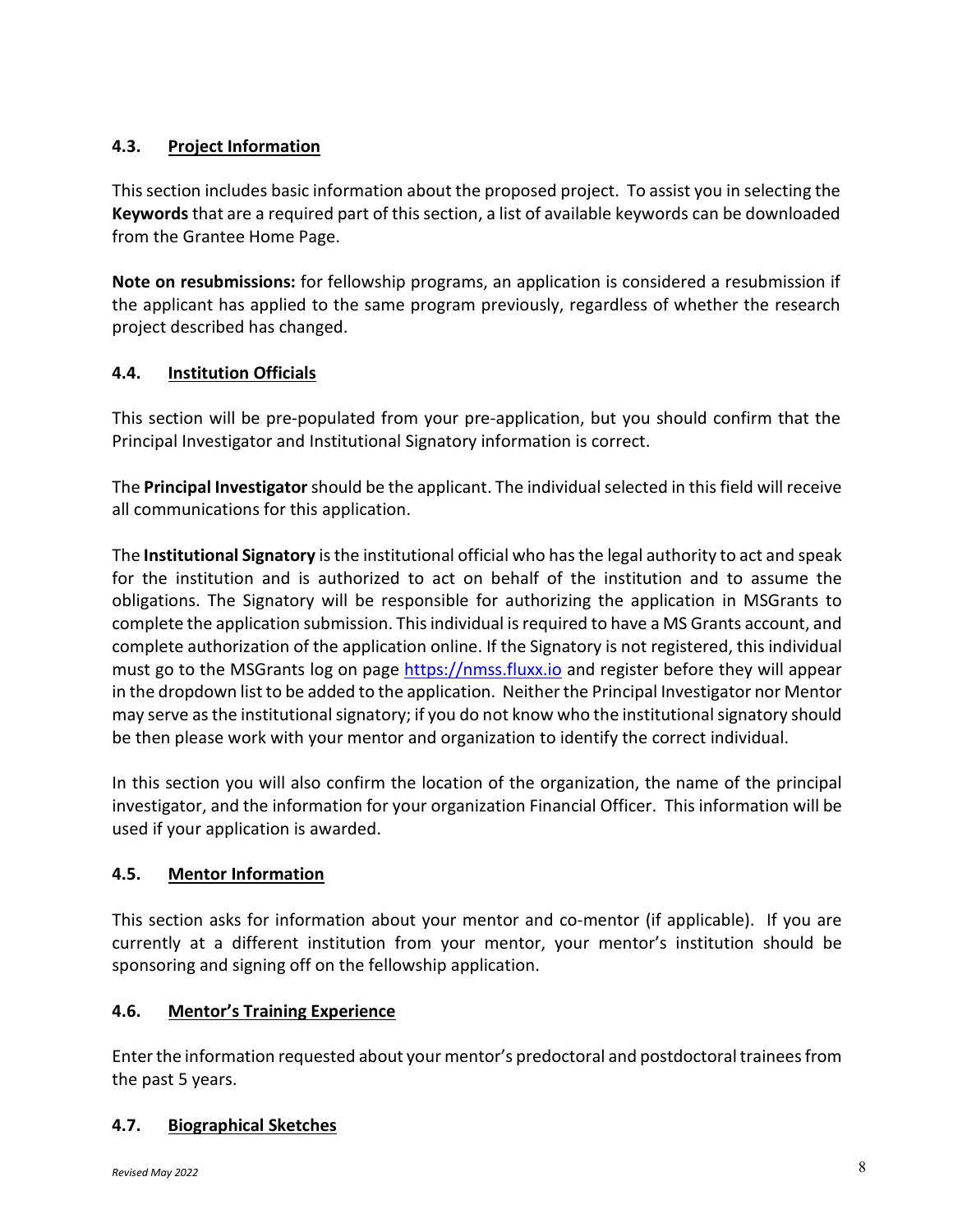All key personnel should be listed, including the principal investigator (applicant), mentor, and anyone else substantially involved in your fellowship. This will assist the Society in more effectively tracking all the researchers and clinicians who participate in Society-funded projects.

An NIH style biosketch is required for all key personnel. A template is available for download on the Application Templates section if needed. All biographical sketches must be uploaded in PDF format and labeled as "Biosketch." Any biosketches that were uploaded with the pre-application will appear in this section of the application and do not need to be uploaded again.

#### **4.8. Plain Language Description of Proposed Project**

The plain language description should describe your proposed research in language suitable for a news release to the lay public. This is important information for the society, and we please ask that applicants do not repurpose a scientific abstract for the plain language description. The plain language description is broken into several sections. In each section you are required to address a different element of your proposed project. Please read these instructions carefully and ensure that you address each element. Applicants are advised to utilize the many resources the Society had provided on how to write a successful Plain Language Description [found here](https://nms2cdn.azureedge.net/cmssite/nationalmssociety/media/msnationalfiles/research/examples_of_plain_language_summaries.pdf) (.pdf). If your project is funded, Society staff may make editorial changes to the summary to enhance its clarity.

### **4.9. Scientific Summary of Proposed Project**

This is equivalent to a scientific abstract, and this summary should capture in condensed form the rationale, specific aims, methods, anticipated outcomes, and how the proposed research addresses the National MS Society's [Pathways to Cures Roadmap.](https://journals.sagepub.com/doi/10.1177/13524585221075990)

### **4.10. Proposal Narrative**

The proposal narrative is the heart of the application. Details concerning the preparation of the proposal narrative appear below. A template in Microsoft Word format is available for download on the Application Templates page of MSGrants. This template parallels NIH format. Follow the instructions in the proposal narrative form itself. Sections include:

- pending applications,
- career plans,
- training plan,
- relevance to the National MS Society's [Pathways to Cures Roadmap,](https://journals.sagepub.com/doi/10.1177/13524585221075990)
- research plan, and
- literature cited.

Specifications for the proposal narrative are 3 single-spaced pages (including figures but not references), 11 point or larger font, and half-inch margins on all sides.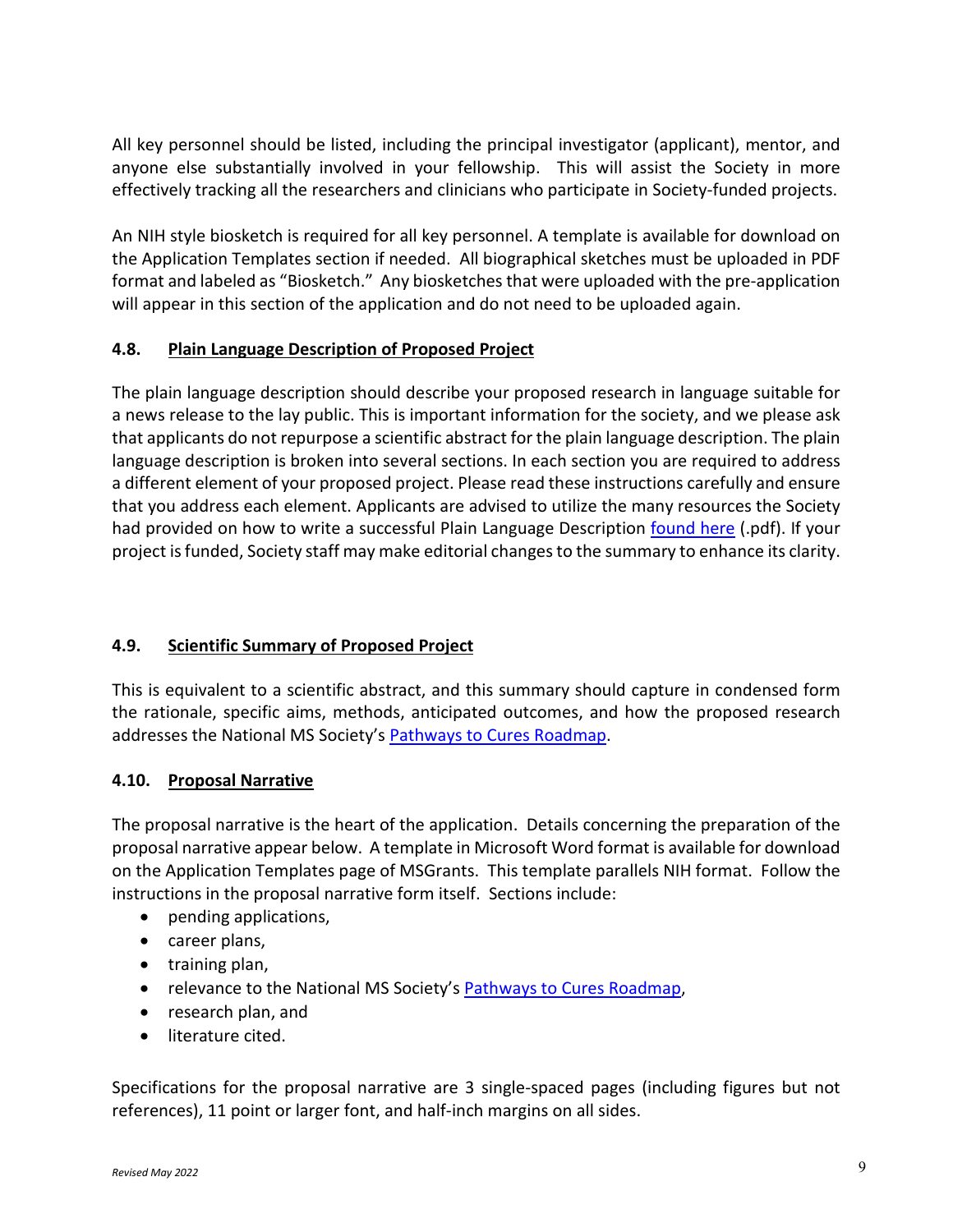If this is **a resubmitted application**, an introduction of no more than half a page is required to precede your proposal narrative to briefly summarize the changes made in response to the criticisms and issues raised by the reviewers of your previous application. This  $\frac{1}{2}$  page introduction does not count towards the 3-page limit for the narrative.

Once the narrative is completed, it must be converted to PDF format and uploaded in this section and label it "Proposal Narrative" from the dropdown menu.

# **4.11. Human Subjects and/or Vertebrate Animals**

This section includes information on protection of human subjects and animals. If any documents concerning these assurances need to be included, such as Institutional Review Board (IRB) approval memos, they must be uploaded in PDF format as part of the application.

IRB Approval File (if applicable)—If your proposed research involves human subjects, you must provide a signed and dated approval letter from the IRB or equivalent appropriate committee of your institution. If approval is pending, indicate that the project has been submitted to the committee for review in the Human Subjects section. Payment for approved grants will not begin until a signed and dated approval is received, reviewed and approved by the Society.

Institutional Animal Care File (if applicable)—For research involving animals, it is the obligation of the Principal Investigator to provide written approval from the applicants (or subcontractor's) Institutional Animal Use and Care Committee (IACUC) or equivalent international accreditation committee. If approval has been granted, a copy of the signed and dated approval letter must be submitted. If approval is pending, indicate that the project has been submitted to the committee for review in the Vertebrate Animals section. This approval must be received by the Society prior to the release of any funds specifically related to the part of the Project that requires this kind of approval, and a copy of the approval must be received by the Society on an annual basis during the funding term of the Award.

All biomedical research which involves the use of animals must adhere to the laws and guidelines for use of animals in scientific experimentation imposed by the country in which the experiments are conducted.

# **4.12. Other Support**

The Society requires detailed information concerning current and pending support for personnel listed on the application. This information is useful in evaluating any potential overlap with the current application and in identifying potential conflicts of interest. This should be uploaded as a single PDF document using the template provided and labeled as "Other Document."

### **4.13. Budget**

Budget items must be entered for each fellowship year. Salaries for each year must be requested in accordance with specific Society postdoctoral fellowship salary scales (See our [website](https://nms2cdn.azureedge.net/cmssite/nationalmssociety/media/msnationalfiles/research/fellowship-stipend-levels.pdf) for the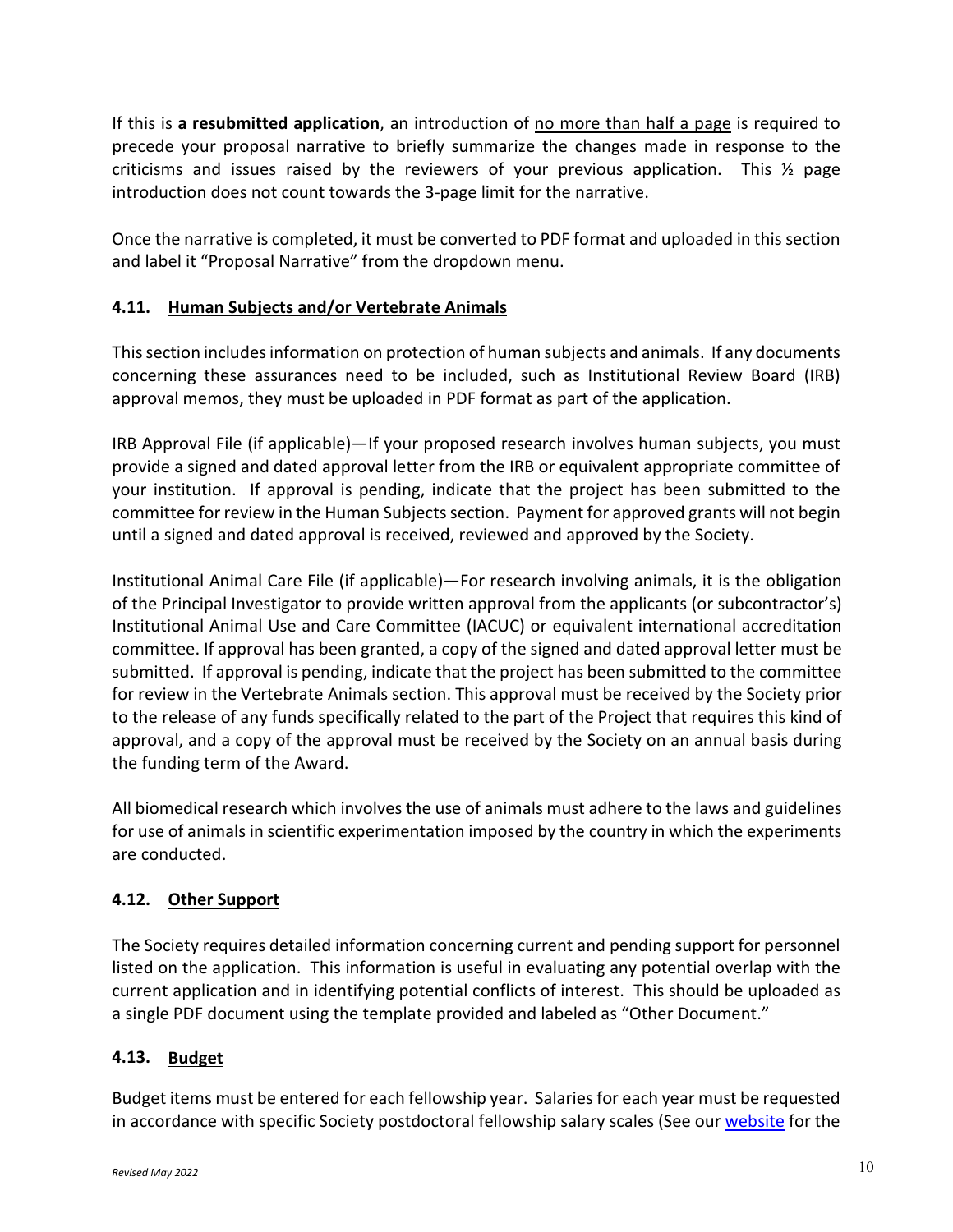current scale). For applicants with residency experience, each full year of residency training should be counted as the equivalent of a year of postdoctoral training.

The institutional allowance is fixed at \$7,850 per year. Additional fringe benefits may not be added to the request.

Relocation costs may be requested for the first year. Funds to cover the cost of travel to the training institution are available but only for the fellow and not for family members or for transportation of household belongings. The amount will be sufficient to cover economy class transportation by air or equivalent.

### **4.14. Mentor Letter**

A letter of support from your mentor is required. Upload this as PDF and label the file "Letters." The mentor letter must address the following:

- Recommended duration of fellowship.
- The salary and other costs recommended for each year of the award and the use of departmental and/or institutional funds to supplement salary and/or tuition costs.
- The amount requested for relocation costs.
- A meaningful description of the proposed program of research training with an indication of the percentage of the fellow's time to be devoted to research, coursework, teaching, clinical duties (if appropriate), and any other activities.
- An evaluation of the likelihood that the fellow will make a meaningful contribution to multiple sclerosis as an independent investigator after the fellowship training.
- A brief description of the ongoing activities in the laboratory, especially as they relate to the proposed program of training for the applicant.

### **4.15. Reference Letters**

Enter information for 3 individuals that you would like to submit letters of reference on your behalf. These are in addition to the mentor letter requested above; the mentor **cannot** be counted as a reference.

Tips:

- The MSGrants system will send automatic e-mail notification to these individuals with information on how they can submit a reference letter in support of your application. This email is generated immediately and cannot be unsent, so please confirm the email address before it is added to your application. Additionally, it is recommended that you contact your references ahead of time so that they will expect this e-mail request.
- You will receive an automatic confirmation email when a reference letter is submitted for your application. Additionally, you will be able to confirm that letters have been uploaded by your references by checking the status in the reference letter section of your application, although you will not be able to view the letters.
- References should be carefully selected. Only those individuals who can make meaningful comments about your qualifications should be selected. They may include your doctoral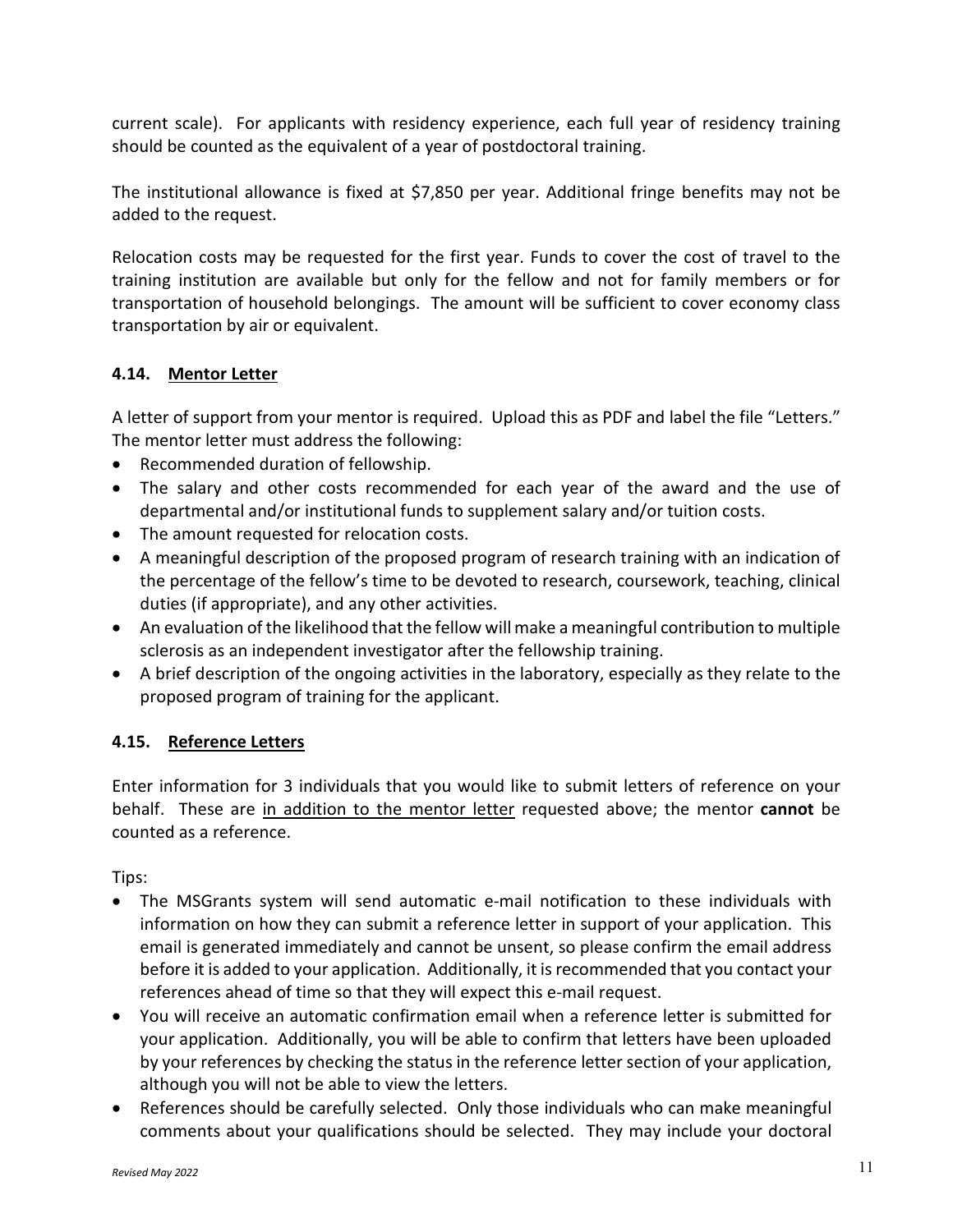advisor, the chairperson of your department, or scientific collaborators.

• Request references only from individuals who will be able to submit them in time for submission of the application. All reference letters are due at the application deadline—no exceptions. Letters can be uploaded after your application has been submitted but must be received before the deadline. It is advisable to consult with your references well in advance, so that their letters and forms are received by the application deadline.

#### **4.16. Letters Submitted with Application**

This is the section where other letters submitted with your application are uploaded, such as letters of collaboration or support from any individuals whose cooperation is necessary for the proposed research. Letters must be converted to PDF format and should be combined and uploaded as a single PDF file and labeled as "Letters."

#### **4.17. Materials Submitted**

This is the section where appendix materials submitted with your application are uploaded. Examples of common appendix materials are listed below. Appendix materials must be in PDF format and can be uploaded either as a combined file or as multiple PDF files and should be labeled "Materials." Do not use this section to circumvent the page limits of the narrative section; putting information here that belongs in the narrative may result in a more negative assessment by the peer review panel.

Items commonly included in the appendix are:

- **Publications: A maximum of 3** reprints or preprints can be included as part of the appendix.
- **Clinical Trial Protocols:** In some cases, a proposal submitted to the Society may involve a study that is an add-on to a clinical trial that has been funded by another agency. Although the clinical trial itself is not the focus of the proposal, it is essential for the peer-review panel to have detailed information about the trial. If the above scenario describes your proposal, you must include a copy of the clinical trial protocol as part of the appendix.
- **Questionnaires and assessments:** If your proposed study utilizes questionnaires or other types of printed assessment instruments, you may want to include these as part of the appendix.
- **Other Materials:** Many other types of materials could potentially be included in the appendix. However, keep in mind that reviewers have a great deal of material to review and so you should choose your appended materials carefully.

#### **4.18. Applicant Demographics**

The Society is requesting this information to be used for internal purposes only, specifically to help inform the Society's Diversity, Equity, and Inclusivity initiatives (please see our Cultural Values and Diversity, Equity, and Inclusion Statement online [here\)](https://www.nationalmssociety.org/About-the-Society/Cultural-Values). Your responses will be confidential and will not affect consideration of your application.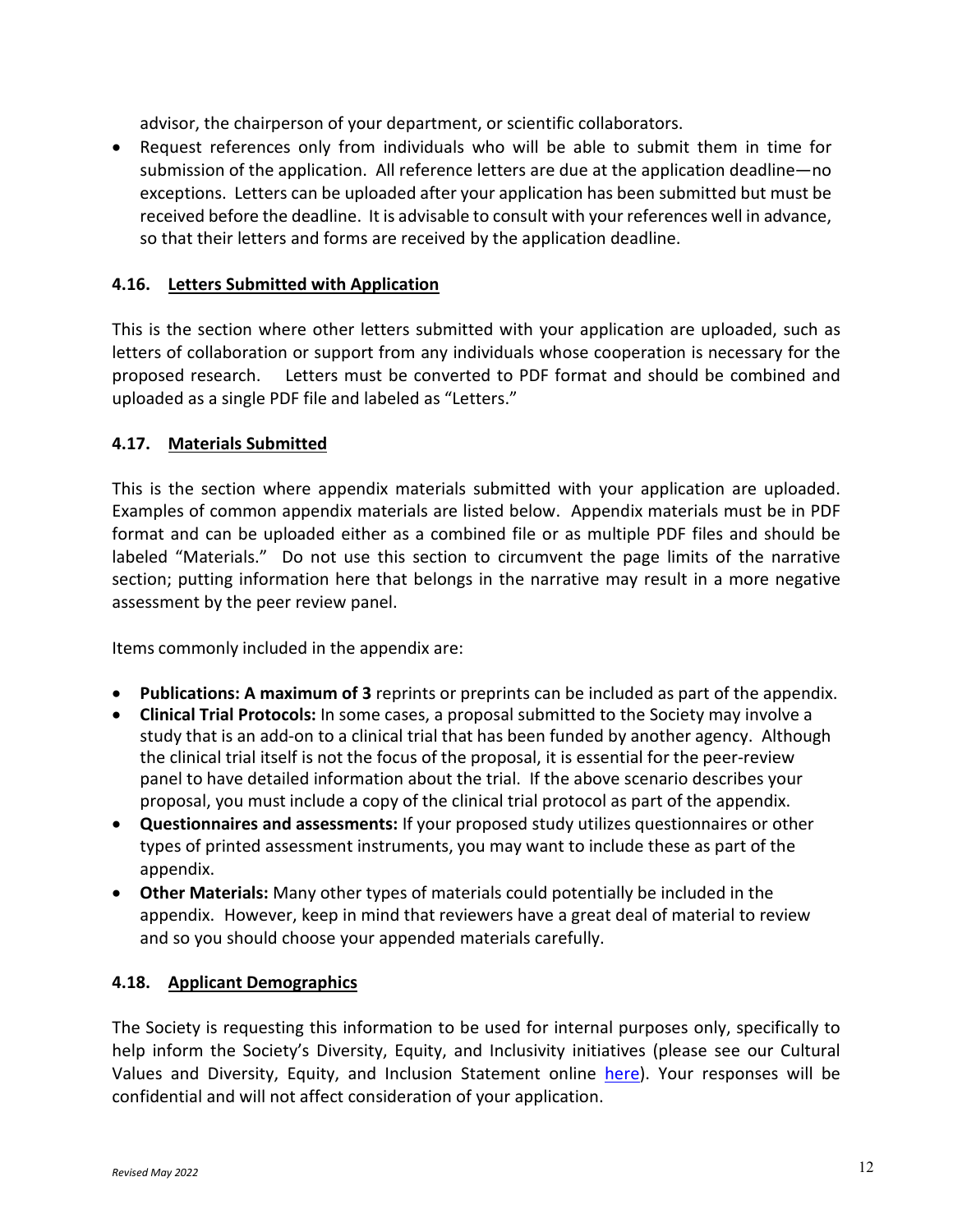#### **5. DUAL SUBMISION TO OTHER AGENCIES**

You are encouraged to apply to other appropriate agencies, in addition to the National Multiple Sclerosis Society. If you apply to another agency for support of the same or similar project, be sure to acknowledge the application(s) in the **Other Support** section and where it is indicated on the **Project Information** section of your proposal.

#### **6. SUBMISSION OF YOUR PROPOSAL**

Once you are satisfied with your proposal and all sections are marked as complete, you can click on the **Submit** button, available at the bottom right of the application after the application is saved. This will lock your proposal from further editing and move it to the **Authorization** step, which is completed by the Institutional Signatory.

#### **6.1. Authorization (Institutional Approval)**

Submitted applications are first routed to the Institutional Signatory identified in the application for approval and final submission to the Society. Once you have submitted your application, a system message will be sent automatically via e-mail to the Institutional Signatory stating that an application is pending authorization. The Institutional Signatory must log on to the system, open the application, and approve or authorize the application before it is submitted to the Society. This step *must* be completed *prior* to 5:00 PM Eastern Time on the date of the deadline.

Please note, the Institutional Signatory must be registered with the system and must be the individual designated by you in the **Institution Officials** section of the application.

### **6.2. Confirmation of Submission and Next Steps**

Once your Institutional Signatory has submitted the application, the Principal Investigator and Institutional Signatory will both receive an automated email confirming receipt of your application by the Society. When your application is successfully submitted, it will be available for review and printing in your portal under the section **Submitted/Under Review**.

Please note, applicants are also required to complete an interview with one reviewer during the application review process. Staff will reach out to applicants about 2 months following the deadline with instructions on how to schedule the required interview. For additional information, please refer to the Policies and Procedures for the complete funding opportunity requirements.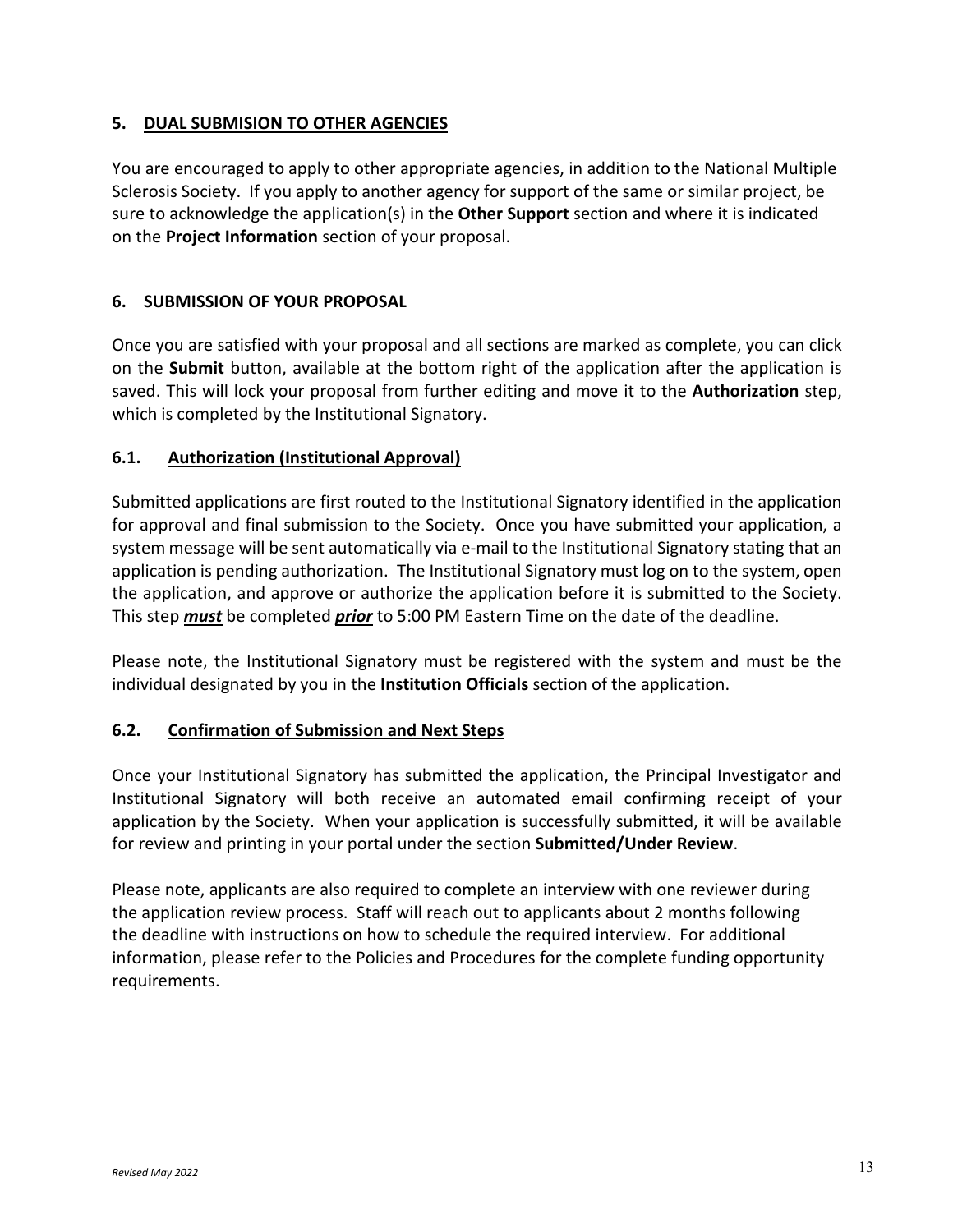#### **7. APPLICATION CHECKLIST**

To assist you in verifying that you have completed all steps in the application process, here is a checklist that you can use once you are ready to submit your proposal.

- □ Have you completed all required items in the **Project Information** section?
- □ Have you completed all required items in the **Institution Officials** section?
- □ Have you completed all required items for the **Mentor Information** section?
- □ Have you completed all required items for the **Mentor's Training Experience** section?
- □ Have you uploaded **Biographical Sketches** for all professional staff on the project, including the PI and mentor?
- □ Have you completed the **Plain Language Description**?
- □ Have you completed the **Scientific Summary**?
- □ Have you uploaded your completed **Proposal Narrative**?
- □ Have you completed all required items in the **Human Subjects and/or Vertebrate Animals**  section?
- $\Box$  Have you uploaded **Other Support** for all professional staff on the project?
- $\Box$  Have you completed the **Budget** for all years of the proposed project?
- □ Have you uploaded the **Mentor's Letter** of support for the project?
- □ Have you completed the information for the **Reference letters** for the proposed project for at least 3 people?
- □ If applicable, have you uploaded all of the **Letters** of support/collaboration/approval?
- $\Box$  If applicable, have you uploaded all of the **Materials** in the appendix?
- □ Has the Institutional Signatory of your organization **Authorized** submission of your application?